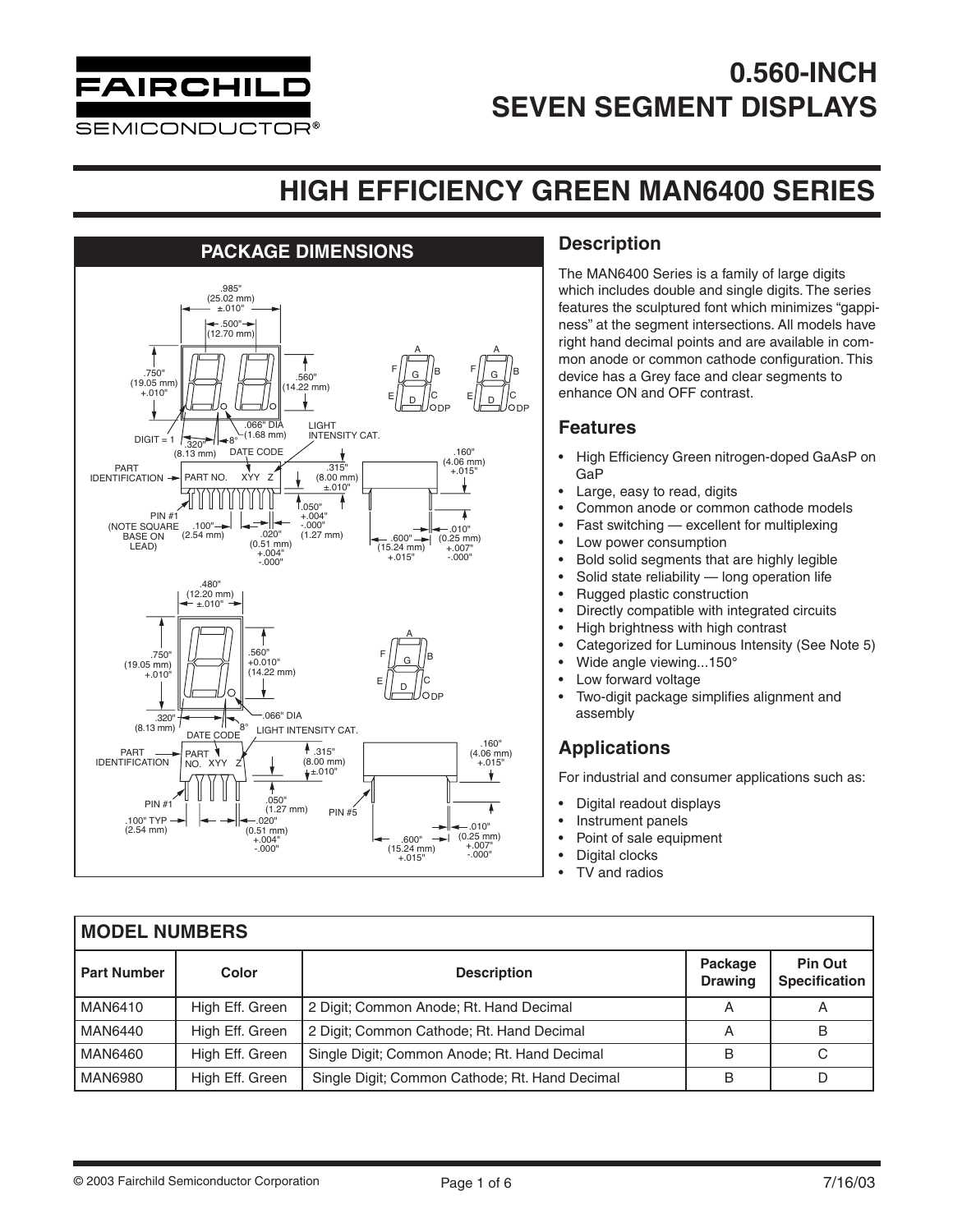

**SEMICONDUCTOR®** 

### **HIGH EFFICIENCY GREEN MAN6400 SERIES**

#### **RECOMMENDED OPTICAL FILTERS For optimum ON and OFF contrast, one of the following filters or equivalents should be used over the display: Device Type Filter** MAN6400 Series Panelgraphic Green 48 Homalite 100-1440 Green Panelgraphic Grey 10 Homalite 100-1266 Grey

#### **ELECTRO-OPTICAL CHARACTERISTICS**

(Per Diode 25°C Free Air Temperature Unless Otherwise Specified)

|                                                | Min. | Typ. | Max. | <b>Units</b> | <b>Test Conditions</b> |
|------------------------------------------------|------|------|------|--------------|------------------------|
| Luminous Intensity, digit average (See Note 1) | 510  | 2200 |      | µcd          | $I_F = 10 \text{ mA}$  |
| Peak emission wavelength                       |      | 565  |      | nm           |                        |
| Spectral line half width                       |      | 30   |      | nm           |                        |
| Forward voltage                                |      |      |      |              |                        |
| Segment                                        |      | 2.1  | 2.8  | V            | $I_F = 20$ mA          |
| Decimal point                                  |      | 2.1  | 2.8  | $\vee$       | $I_F = 20$ mA          |
| Dynamic resistance                             |      |      |      |              |                        |
| Segment                                        |      | 26   |      | Ω            | $I_F = 20$ mA          |
| Decimal point                                  |      | 26   |      | Ω            | $I_F = 20$ mA          |
| Capacitance                                    |      |      |      |              |                        |
| Segment                                        |      | 35   |      | pF           | $V = 0$                |
| Decimal point                                  |      | 35   |      | pF           | $V = 0$                |
| Reverse current                                |      |      |      |              |                        |
| Segment                                        |      |      | 100  | μA           | $V_B = 3.0V$           |
| Decimal point                                  |      |      | 100  | μA           | $V_B = 3.0V$           |
| Ratio I <sub>I</sub>                           |      |      | 2:1  |              | $I_F = 10$ mA          |

| <b>ABSOLUTE MAXIMUM RATINGS</b>             |                                      |  |  |  |
|---------------------------------------------|--------------------------------------|--|--|--|
|                                             | MAN64X0                              |  |  |  |
| Power dissipation at 25°C ambient           | 600mW                                |  |  |  |
| Derate linearly from 50°C                   |                                      |  |  |  |
| Storage and operating temperature           | -40 $^{\circ}$ C to +85 $^{\circ}$ C |  |  |  |
| Continuous forward current                  |                                      |  |  |  |
| Total                                       |                                      |  |  |  |
| Per segment                                 | 30 mA                                |  |  |  |
| Decimal point                               | 30 mA                                |  |  |  |
| Reverse voltage                             |                                      |  |  |  |
| Per segment                                 | 6.0V                                 |  |  |  |
| Decimal point                               | 6.0V                                 |  |  |  |
| Soldering time at 260°C (See Notes 3 and 4) | 5 sec.                               |  |  |  |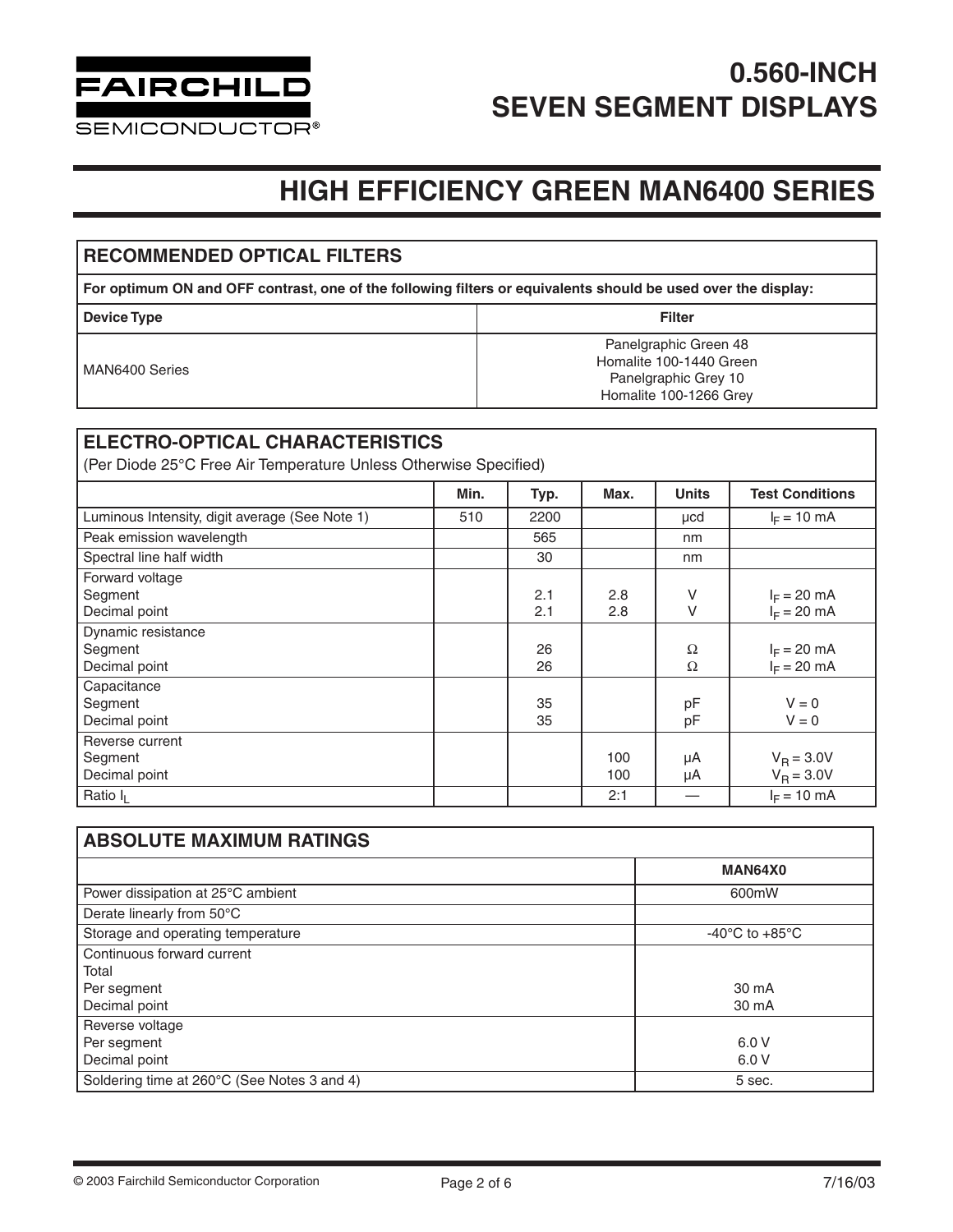

**SEMICONDUCTOR®** 

### **HIGH EFFICIENCY GREEN MAN6400 SERIES**

### **TYPICAL THERMAL CHARACTERISTICS** Thermal resistance junction to free air  $\phi_{JA}$  160°C/W Wavelength temperature coefficient (case temperature) and the state of the state of the state of the state of the state of the state of the state of the state of the state of the state of the state of the state of the stat Forward voltage temperature coefficient -2.0 mV/°C

Notes:

- 1. The digit average Luminous Intensity is obtained by summing the Luminous Intensity of each segment and dividing by the total number of segments. Intensity will not vary more than ±33.3% between all segments within a digit.
- 2. The curve in Figure 3 is normalized to the brightness at 25°C to indicate the relative efficiency over the operating temperature range.
- 3. Leads of the device immersed to 1/16 inch from the body. Maximum device surface temperature is 140°C.
- 4. For flux removal, Freon TF, Freon TE, Isoproponal or water may be used up to their boiling points.
- 5. All displays are categorized for Luminous Intensity. The Intensity category is marked on each part as a suffix letter to the part number.

### **ELECTRICAL CONNECTIONS**

| Pin            | <b>ELECTRICAL CONNECTIONS</b> |                      |                                |                       |  |  |  |
|----------------|-------------------------------|----------------------|--------------------------------|-----------------------|--|--|--|
| No.            | A<br><b>MAN6410</b>           | B<br><b>MAN6440</b>  | $\mathbf{C}$<br><b>MAN6460</b> | D<br><b>MAN6480</b>   |  |  |  |
| 1              | Cathode E 1                   | Anode E 1            | Cathode E                      | Anode E               |  |  |  |
| $\overline{2}$ | Cathode D 1                   | Anode D 1            | Cathode D                      | Anode D               |  |  |  |
| 3              | Cathode C 1                   | Anode C 1            | Common Anode                   | Common Cathode        |  |  |  |
| 4              | Cathode D.P. 1                | Anode D.P. 1         | Cathode C                      | Anode C               |  |  |  |
| 5              | Cathode E 2                   | Anode E 2            | Cathode D.P.                   | Anode D.P.            |  |  |  |
| 6              | Cathode D 2                   | Anode D <sub>2</sub> | Cathode B                      | Anode B               |  |  |  |
| $\overline{7}$ | Cathode G 2                   | Anode G 2            | Cathode A                      | Anode A               |  |  |  |
| 8              | Cathode C 2                   | Anode C 2            | Common Anode                   | <b>Common Cathode</b> |  |  |  |
| 9              | Cathode D.P. 2                | Anode D.P. 2         | Cathode F                      | Anode F               |  |  |  |
| 10             | Cathode B 2                   | Anode B <sub>2</sub> | Cathode G                      | Anode G               |  |  |  |
| 11             | Cathode A 2                   | Anode A 2            |                                |                       |  |  |  |
| 12             | Cathode F 2                   | Anode F <sub>2</sub> |                                |                       |  |  |  |
| 13             | Anode Digit 2                 | Cathode Digit 2      |                                |                       |  |  |  |
| 14             | Anode Digit 1                 | Cathode Digit 1      |                                |                       |  |  |  |
| 15             | Cathode B 1                   | Anode B 1            |                                |                       |  |  |  |
| 16             | Cathode A 1                   | Anode A 1            |                                |                       |  |  |  |
| 17             | Cathode G 1                   | Anode G 1            |                                |                       |  |  |  |
| 18             | Cathode F 1                   | Anode F1             |                                |                       |  |  |  |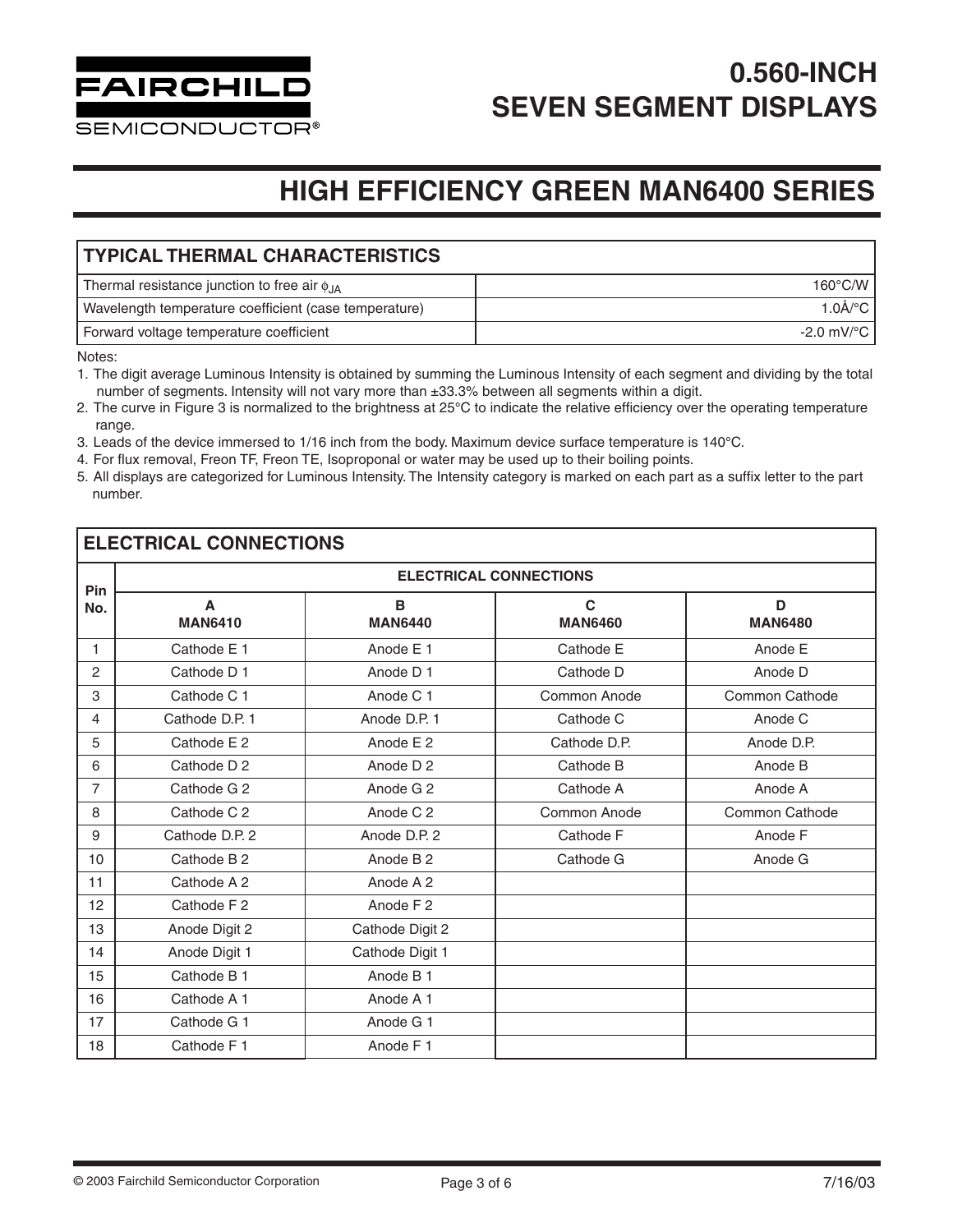

### **HIGH EFFICIENCY GREEN MAN6400 SERIES**

### **TYPICAL CHARACTERISTIC CURVES**



Fig. 1 Forward Current vs. Forward Voltage



Fig. 3 Maximum Peak Current vs. Pulse Duration



Fig. 2. Relative Luminous Intensity vs. DC Forward Current



Fig. 4 Relative Luminous Intensity vs. Temperature



Fig. 5 Relative Efficiency vs. Duty Cycle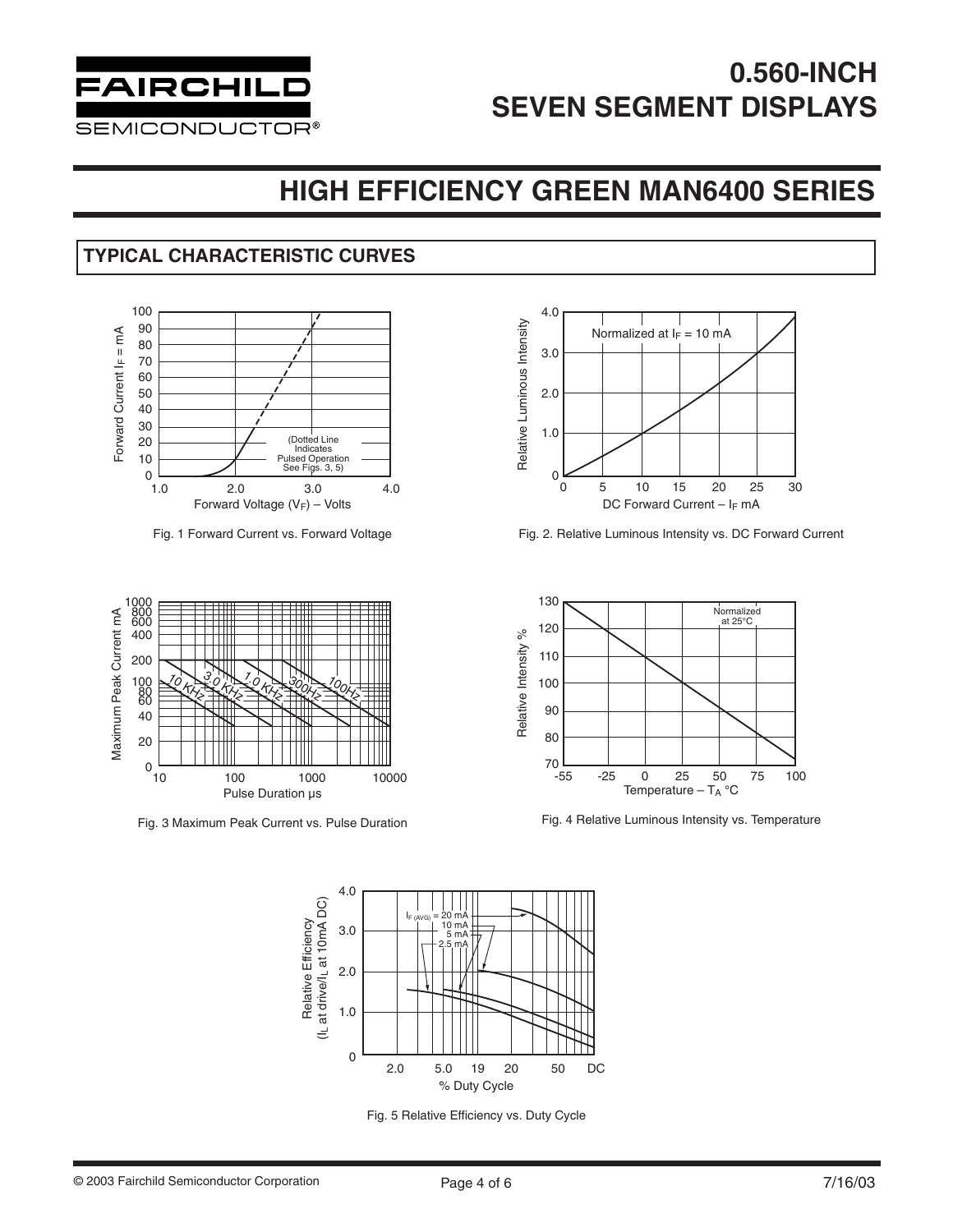

### **HIGH EFFICIENCY GREEN MAN6400 SERIES**

### **INTERNAL CONNECTIONS**